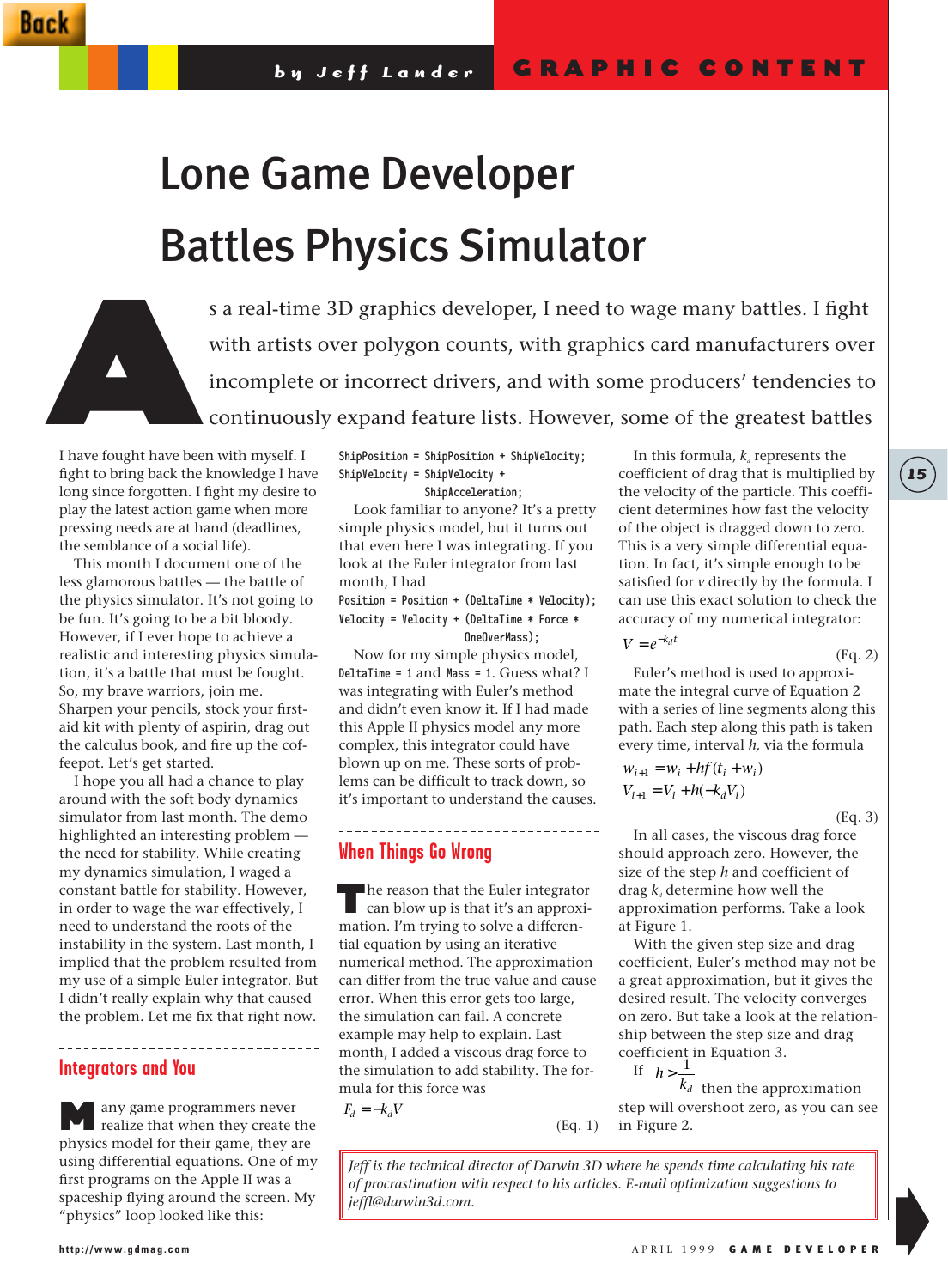## GRAPHIC CONTENT

By increasing the step size, I was trying to get a system that converged to zero more quickly — but I got something entirely different. Things really start to get bad when the drag coefficient increases more, as in Figure 3. As each step is taken, not only does the approximation oscillate across zero, but it also actually diverges from zero, and eventually explodes the system. This is exactly what was happening in the spring demonstration from last month, when the box blew up.

### **How Can I Prevent Explosions?**

If you find a situation where your simulator blows up, there's an easy way to see if this kind of numerical instability is the cause. Reduce the step size. If you reduce the size of the step and the simulation works, then this numerical instability is the problem.

The easy solution is always to take small steps. However, realize that each step requires quite a few calculations. The simulation will run faster if it can

**Actual** 

**Figure** Euler



#### **FIGURE 2.** *This looks a lot worse.*



Time (Stepsize =  $0.8$  Kd =  $0.8$ )



take fairly large step sizes. Unfortunately, when you get lots of objects interacting, these instability problems appear even more. So, just when things start to get interesting, you need to reduce the step size and slow things down.

I'd rather create an integrator that would allow me to take large step sizes without sacrificing stability. To do this, I need to look at the origins of Euler's method.

#### **Taylor's Theorem**

You may remember Taylor's Theorem from calculus. It's named after mathematician Brook Taylor's work in the eighteenth century. This theorem describes a method for converging on the solution to a differential equation.

$$
f(x) = P_n(x) + R_n(x)
$$

$$
P_n(x) = f(x_0) + f'(x_0)(x - x_0) +
$$
  

$$
\frac{f''(x_0)}{2!}(x - x_0)^2 +
$$
  

$$
\dots + \frac{f^{(n)}(x_0)}{n!}(x - x_0)^n
$$
  

$$
R_n(x) = \frac{f^{(n+1)}(E)}{n!}(x - x_0)^n
$$

 $x_{\text{o}} < E < x$ 

(Eq. 4)

In Equation 4,  $P_n(x)$  represents the *n*th Taylor polynomial. If you take the limit of  $P_n(x)$  as  $n \to \infty$ , you get the Taylor series for the function. If, however, the infinite series is not calculated and the series is actually truncated,  $R_n(x)$  represents the error in the system. This error is called the truncation error of approximation.

How does this apply to the problem with which we are working? If I only look at the first Taylor polynomial and do some substitution, I get Equation 5.

$$
h = (x - x_0)
$$
  
\n
$$
w'(t) = f(t, w(t))
$$
  
\n
$$
w(t_{i+1}) = w(t_i) + hf(t_i, w(t_i)) + \frac{h^2}{2} w^n(E)
$$

(Eq. 5)

Notice how similar this equation is to Equation 3. In fact, Euler's method is based on this equation. The only difference is that the last error term is

-100.0000 -150.0000